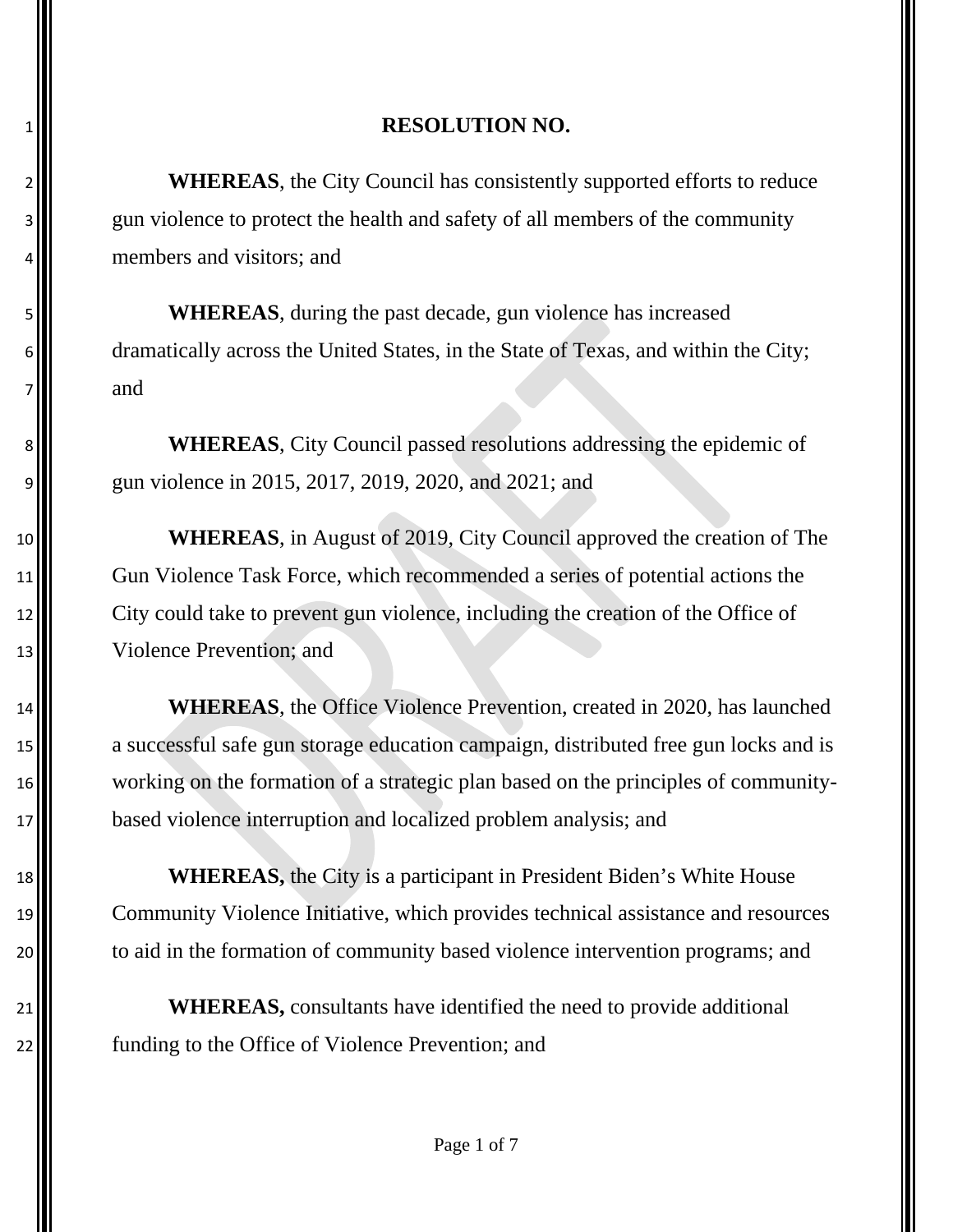23 **WHEREAS**, the City has launched a comprehensive effort to reduce gun 24 violence and improve safety in the downtown entertainment district; and

25 **WHEREAS**, gun violence prevention policies factor prominently in the 26 City's federal and state legislative agendas; and

27 **WHEREAS**, the following list includes facts and data on gun violence:

- 28 **I.** In 2022, 45,013 people were killed by firearms in the United States, 29  $\blacksquare$  according to the Gun Violence Archive; and
- 30 Texas suffered 4,164 gun-related deaths in 2020, at a rate of 14.2 per 31 100,000 people, according to the Centers for Disease Control and 32 **Prevention** (the "CDC"); and
- 33 **•** In 2021, the City experienced a record number of gun-related homicides 34  $\blacksquare$  and injuries, the majority of which impacted communities of color; and
- 35 The City is experiencing a rise in gun-related violence in the downtown 36 entertainment district, including a June 2021 mass shooting on East Sixth 37 Street resulting in one death and 13 injuries; and
- 38 Firearm related injuries result in an estimated 30,000 hospital stays and 39 50,000 emergency room visits, at a cost of more than \$1 billion dollars 40 annually, according to the U.S. Government Accountability Office; and
- 41 Guns are the leading cause of death for children in the United States, 42 **according to the CDC**; and
- 43 Every month an average of 70 women in the United States are shot and 44  $\parallel$  killed by an intimate partner, according to Everytown for Gun Safety and 45 **the CDC**; and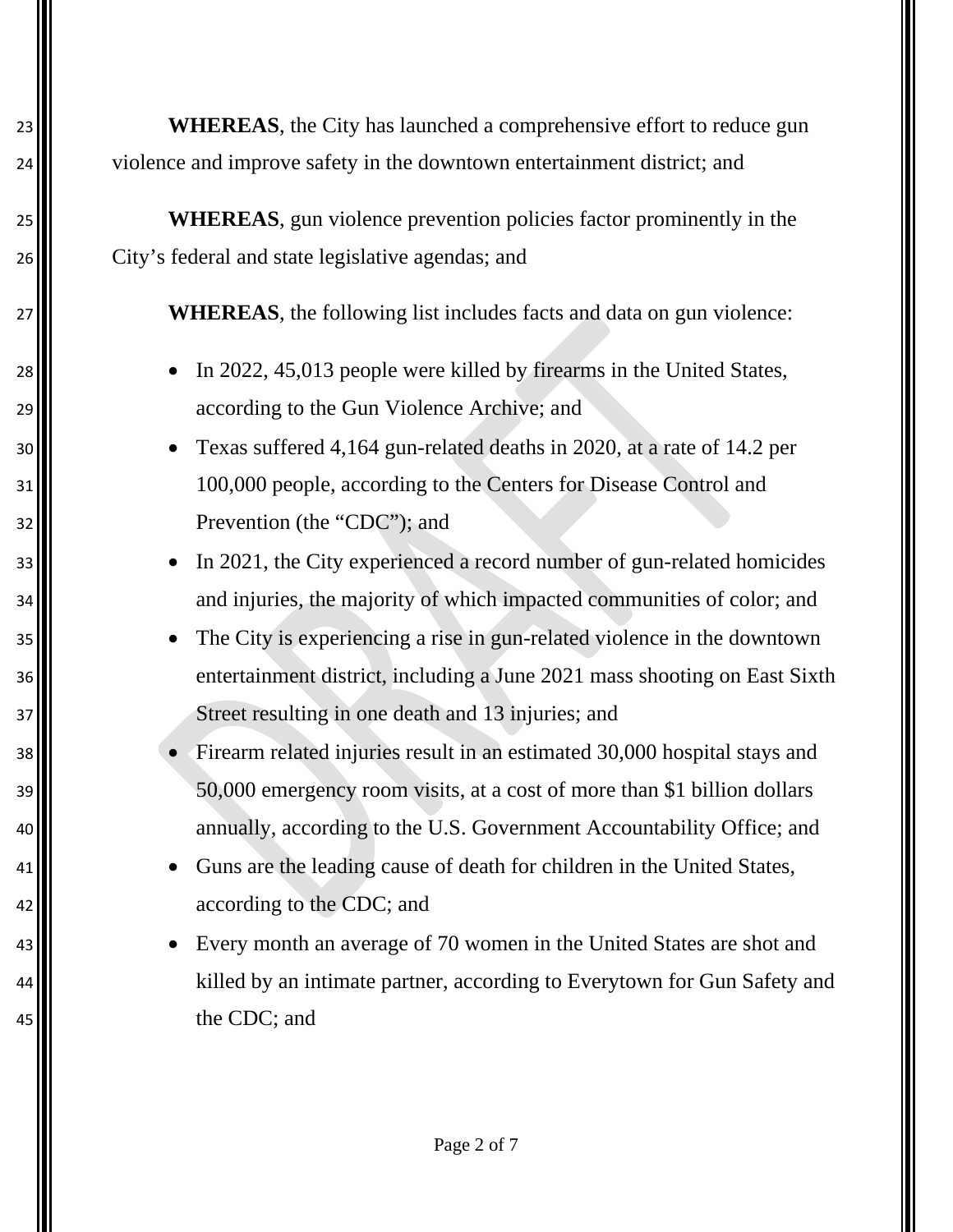- <sup>46</sup> Young, black males account for 38% of gun-related deaths, even though 47  $\parallel$  they represent only 2% of the total US population, according to the Gun Violence Archive; and
- Young black males are 18 times more likely to be killed in gun-related homicides than their white peers, according to the Children's Defense Fund; and
- 52 More than 67,000 LatinX people were killed by guns in the United States between 1999 and 2019, and these numbers are almost certainly higher due data recording errors, according to the Violence Policy Center; and
- **More than 10,000 hate crimes each year involve use of a firearm,** according to Everytown for Gun Safety; and
- **Guns are involved in three of every four murders of transgender people**  and eight of every ten homicides of black trans women, according to the Human Rights Campaign; and
- As of June 7, 247 mass shootings have taken place in 2022, according to the Gun Violence Archive; and
- On May 24, 2022, an 18-year-old assailant committed the deadliest 63  $\blacksquare$  school shooting in Texas history, using an AR-15 semi-automatic assault 64  $\blacksquare$  style rifle to murder 19 children and two teachers at Robb Elementary School in Uvalde; and
- Semi-automatic assault style rifles have been used in several recent Texas mass shootings, including inside an El Paso Walmart (23 killed, 25 inured), during a Midland / Odessa highway shooting spree (seven killed, 25 injured) and at a Sutherland Springs church service (26 killed, 20 injured); **NOW, THEREFORE,**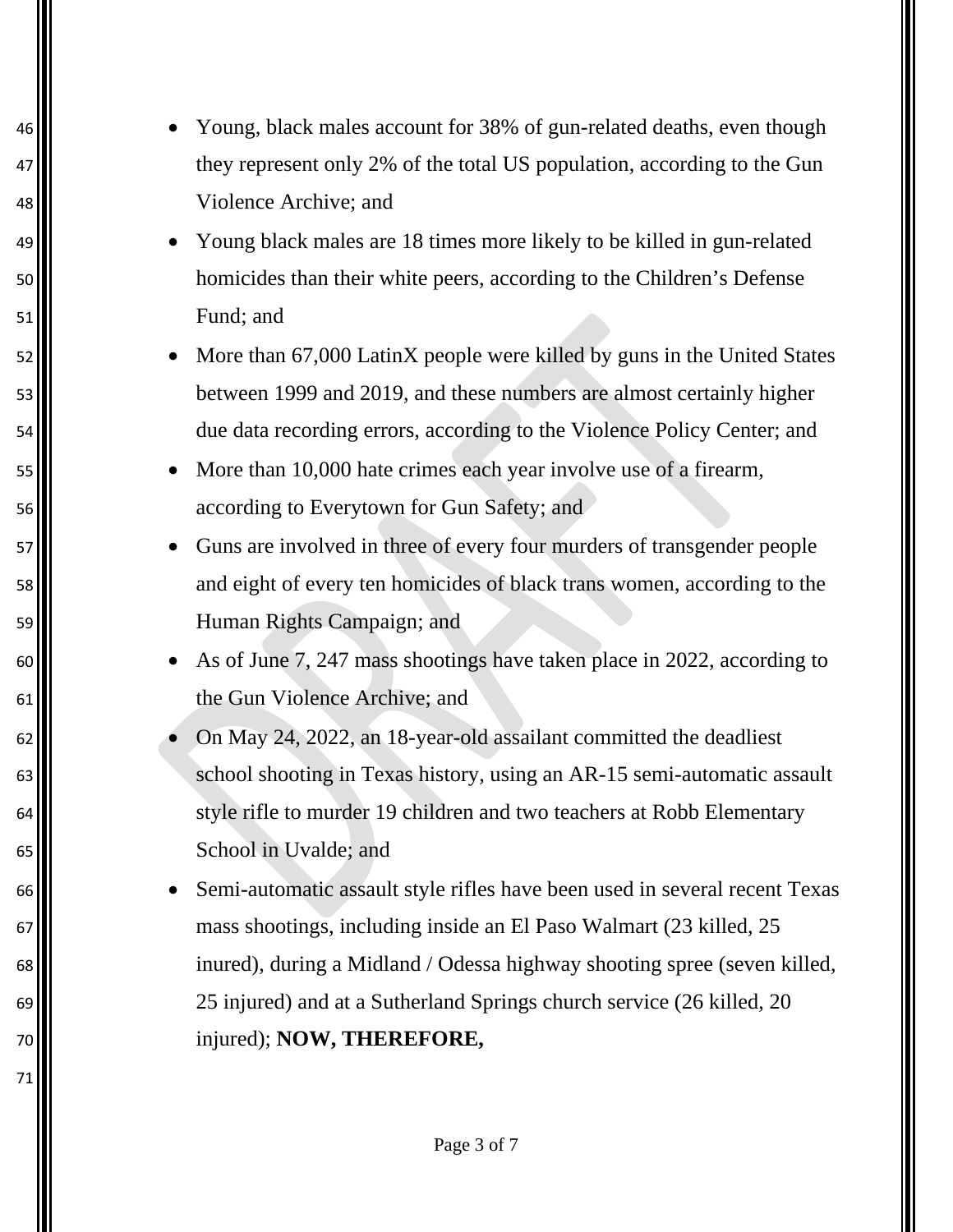### 72 **BE IT RESOLVED BY THE CITY COUNCIL OF THE CITY OF AUSTIN:**

73 The Council reiterates its call for Congress to enact legislation to reduce gun 74 violence listed in the Federal Legislative Agenda for 117th Congress, including 75 legislation that accomplishes the following:

- 76 Requires background checks for all gun sales;
- 77 Provides for prosecution of straw purchasers (i.e., when someone uses 78 another person to execute the paperwork necessary to purchase a firearm 79 from a federally licensed firearms dealer) and gun traffickers;
- 80 Improves the accuracy and completeness of background check databases 81  $\blacksquare$  to ensure the safety of our residents;
- 82  $\parallel$  Limits or prevents access to firearms by domestic abusers who are not 83. Example 1 currently prevented access by federal law, including abusers who 84  $\blacksquare$  victimize non-spouse partners; abusers who victimize a family member 85  $\blacksquare$  other than a partner or child; and convicted stalkers and others subject to 86 a protective order;
- 87  **Requires domestic abusers to surrender their firearms;**
- 88  $\blacksquare$  Convenes a national commission on gun violence (including elected 89  $\blacksquare$  officials from all levels of government, victims' family members, 90  $\blacksquare$  survivors, gun advocates, law enforcement, and others) to offer 91 recommendations; and
- 92 **II** Promotes the safe storage of firearms.

93. 94 enacting President Biden's proposals to perform the following actions: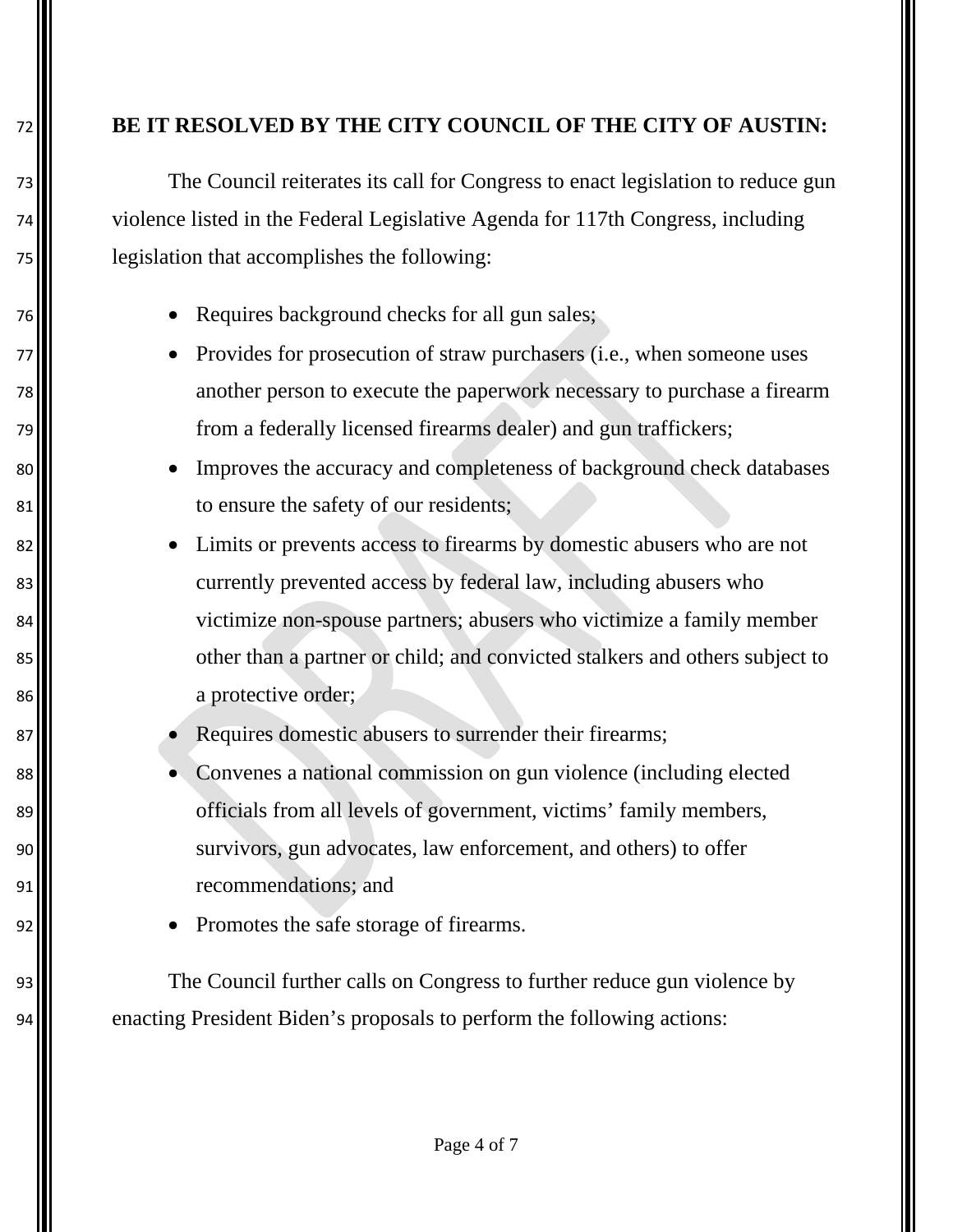- Renew the Assault Weapons Ban, which expired in 2004, and which included a ban on the sale or possession of ammunition magazines 97 || containing more than ten rounds;
- Increase the allowed age of purchase from 18 to 21 for all semi-automatic 99 assault-style rifles;
- **•** Increase funding for CDC to conduct comprehensive research to identify the underlying causes that lead to gun violence and mass shootings in communities;
- **•** Support a federal extreme risk protection order ("red flag law") that would allow judges to temporarily restrict access to gun for individuals at **105** an elevated risk of harming themselves or others;
- Repeal liability shields for gun manufacturers; and
- **Ban the manufacture of "ghost guns," including un-serialized assembly k**its that can be purchased online or at a store without a background 109 check.

## **BE IT FURTHER RESOLVED:**

 The City calls on the Biden Administration to take immediate executive action to expand and assist the movement to end gun violence, including Executive **Orders that do the following:** 

- **Create a Federal Office of Gun Violence Prevention within the White** House; and
- **Establish a coordinator within the Department of Justice, dedicated to the goal of ending gun violence; and**
- Prioritize funding for states to enforce their existing and potential "red flag laws" (extreme risk protective orders); and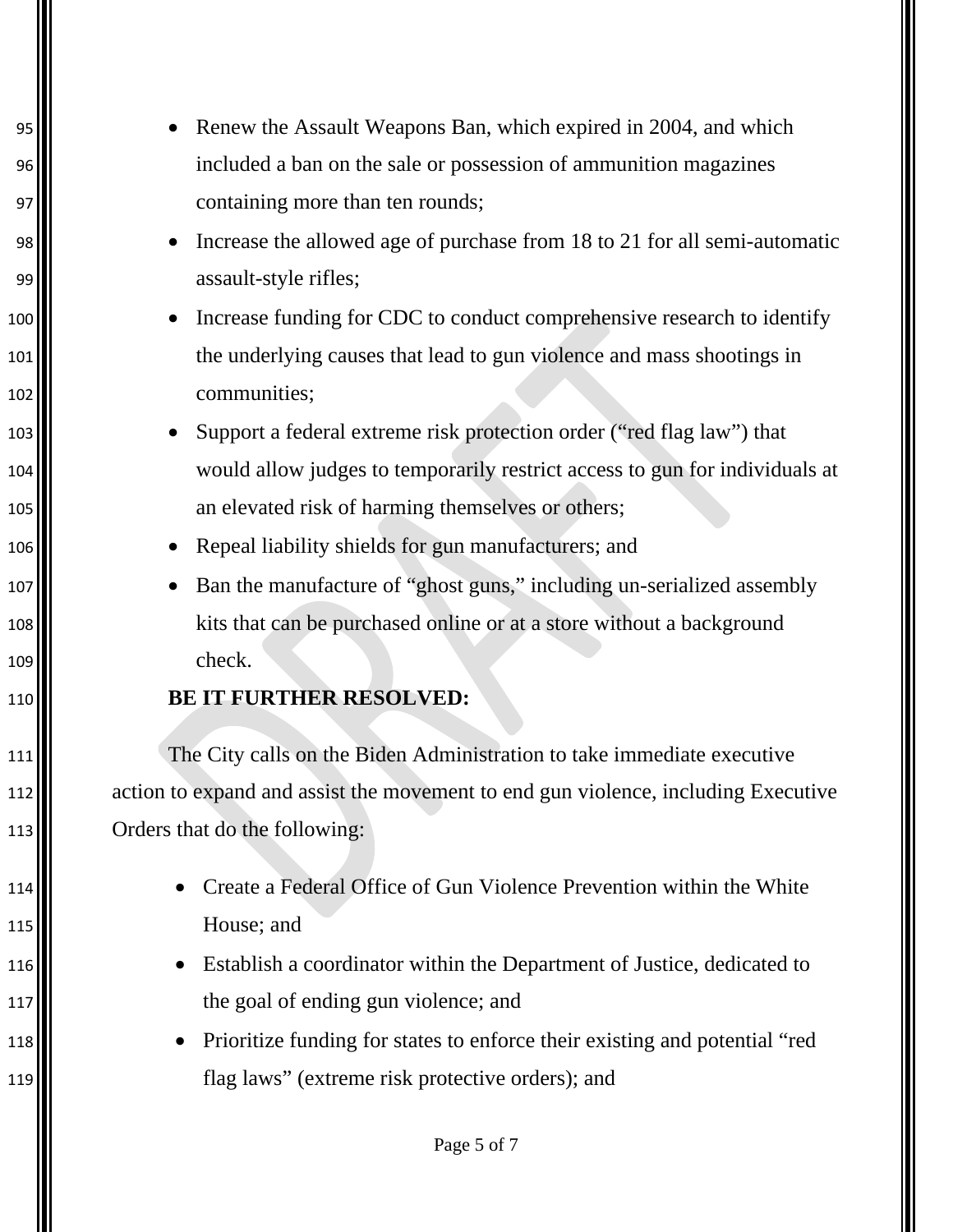- **Expand funding for violence prevention programs in collaboration with** local offices of violence prevention; and
- **II** Direct the Department of Justice to clarify those "engaged in the **business**" of dealing firearms to also include people selling guns at gun 124 || shows or online market places.

## **BE IT FURTHER RESOLVED:**

 The City of Austin reiterates its support for legislation listed in the State of Texas Legislative Agenda that reduces gun violence in coordination with local law enforcement including legislation that would limit or prevent access to firearms by domestic abusers and promote safe storage for firearms.

130 The Council further calls on Governor Abbott and the Texas Legislature to 131 enact legislation that would do the following:

- **•** Raise the minimum age of purchase from 18 to 21 for semi-automatic, 133 assault style rifles;
- **•** Allow local jurisdictions to regulate the public carry of semi-automatic **assault style rifles;**
- Prohibit the sale or possession of ammunition magazines containing more **II** than 10 rounds; and
- Increase penalties for illegally allowing minors unsupervised access to firearms.

### **BE IT FURTHER RESOLVED:**

 The Council directs the City Manager to take the following steps to support **the mission of ending gun violence:**